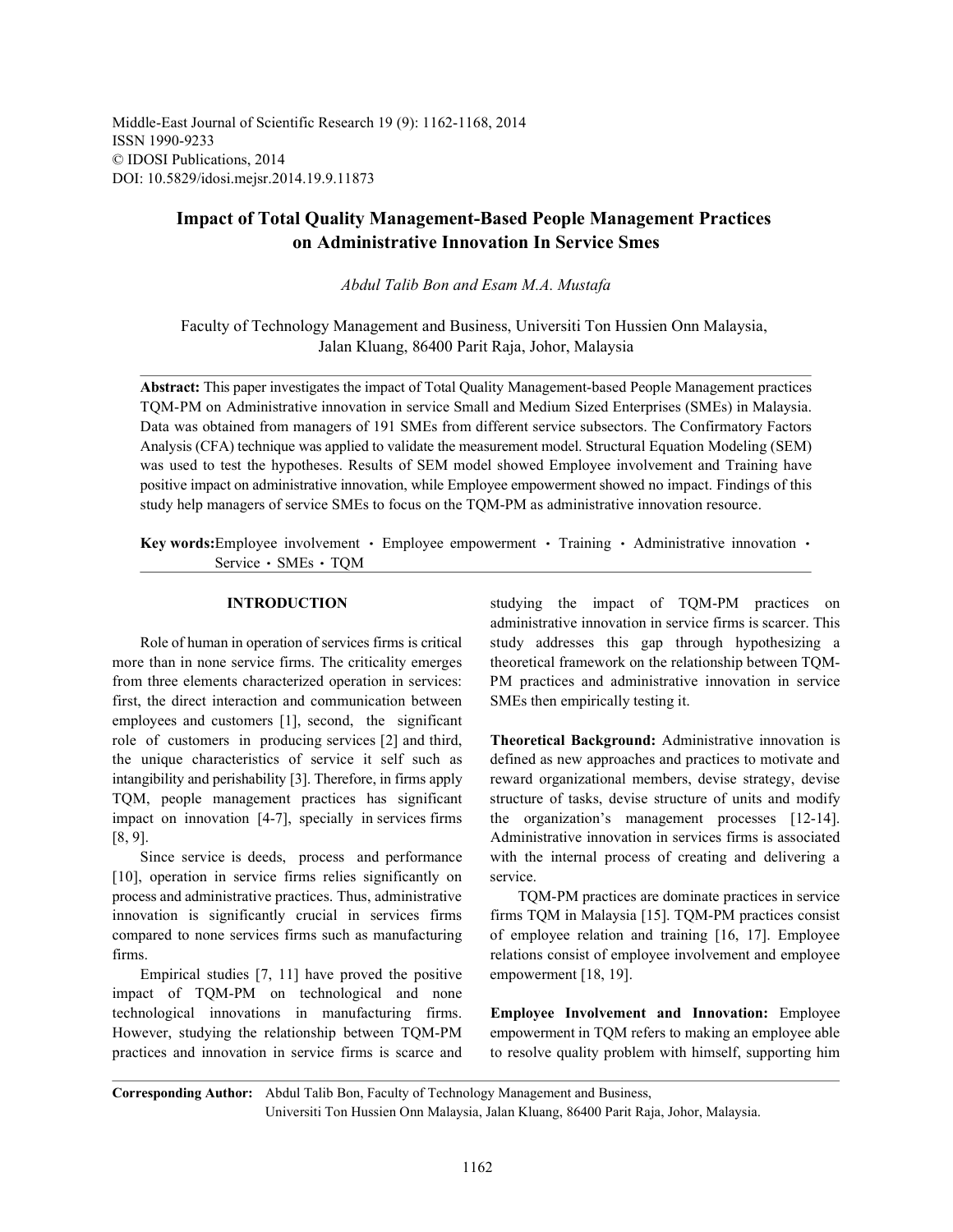rewarding him for the good performance [18]. Employee and level of product newness and number of new participation in TQM process increases their loyalty, products. Training also proved to have positive commitment and creativity which support innovation relationship with innovation performance [30]. Based on [20-22]. Employee involvement practices have been this discussion, the following relationship was empirically proved to have positive impact on hypothesized: administrative innovation [23]. Ooi *et al.,* (2012) [6] found a positive relationship between employee involvement **H3:** Training has positive impact on administrative and innovation performance in manufacturing companies innovation. in Malaysian. Hoang *et al*., (2006) [5] found a positive relationship between employee involvement and level of **Methodology:** Sample of 620 SMEs from different service newness and number of new products in manufacturing subsectors (e.g. Distributive Trade, Health care, and service companies in Vietnam. Based on this Accommodation, Food and Beverages, Information and discussion, the following relationship is hypothesized: Communication, Financial Services and Education) was

administrative innovation. Award (QMEA) certification, or any other local or

empowerment refers to involving the employees in The data was collected using internet and paper decisions making process, strategies and performance based questionnaires method. Employee empowerment evaluation [19]. Employee empowerment plays a and Employee involvement measurement items were significant role in enhancing firms' performance [24]. adapted from the study of Santos-Vijande and Álvarez-Empowering employee increases their creativity because González (2007) [31]. Training and Administrative they deal with quality problems with them self [25]. Ooi *et* innovation measurement items were adapted from the *al*., (2012) [6] found employee empowerment (included in study of Kim *et al*., (2012) [23]. A pilot study was people management practices) has a positive relationship conducted to ensure more measurements validity. Based with innovation performance in manufacturing firms in on the pilot study outcomes, some items were slightly Malaysia. Results of Trivellas and Santouridis [26] reworded. showed a positive relationship between employee Respondents of the study were top managers and empowerment and innovation performance in (SMEs) in executives of 191 service SMEs from different subsectors. Greek. Hoang *et al*., (2006) [5] results showed employee Number of returned usable questionnaire was 191 empowerment has positive impact on level of newness represented respond percentage of 30.8% which and number of new products in manufacturing and service considered acceptable in organizational level surveys [32]. companies in Vietnam. Based on this discussion, the This study employed techniques of Statistical following relationship is hypothesized: Package for the Social Sciences (SPSS) in data screening

employees on TQM tools, principles and process [18, 27]. be above. 6 [33] or above. 7 [34]. In addition, multiple

factors support making a change in firms [19]. Training and validate the measurement model [35]. In this study, positively contributes to performance of a firm [28]. Chi-square (CMIN in AMOS) (acceptable value is >.05), Training predicts innovation in small service companies normed Chi-square (CMIN/DF) (acceptable range is 1.0 to [29]. Kim *et al*., (2012) [23] found positive relationship 3.0), GFI (good fit value is >.90), NFI (good fit value is between training and administrative innovation. Ooi *et al*., >.95), CFI (good fit value is >.95) and Root Mean Squared (2012) [6] found positive relationship between training Error Approximation RMSEA (acceptable value is below and innovation performance. Findings of Hoang *et al.,* to 0.1) [34] were used.

with necessary infrastructure for that purpose and (2006) [5] showed a positive relationship between training

**H1:** Employee involvement has positive impact on certification, Malaysian Quality Management Excellence **Employee Empowerment and Innovation:** Employee excellence certification and operation in Malaysia. selected. The selection criteria were ISO 9001:2000 international business quality management and business

**H2:** Employee empowerment has positive impact on was applied to confirm and validate constructs of the administrative innovation. proposed theoretical model. Structural Equation Modeling **Training and Innovation:** Training refers to training hypotheses. In CFA analysis, factor loading value should Training has been identified as one of the critical indices of goodness of fit (GOF) should be used to assess process, CFA technique, using AMOS ver.20 software, (SEM), using AMOS ver.20 software, was used to test the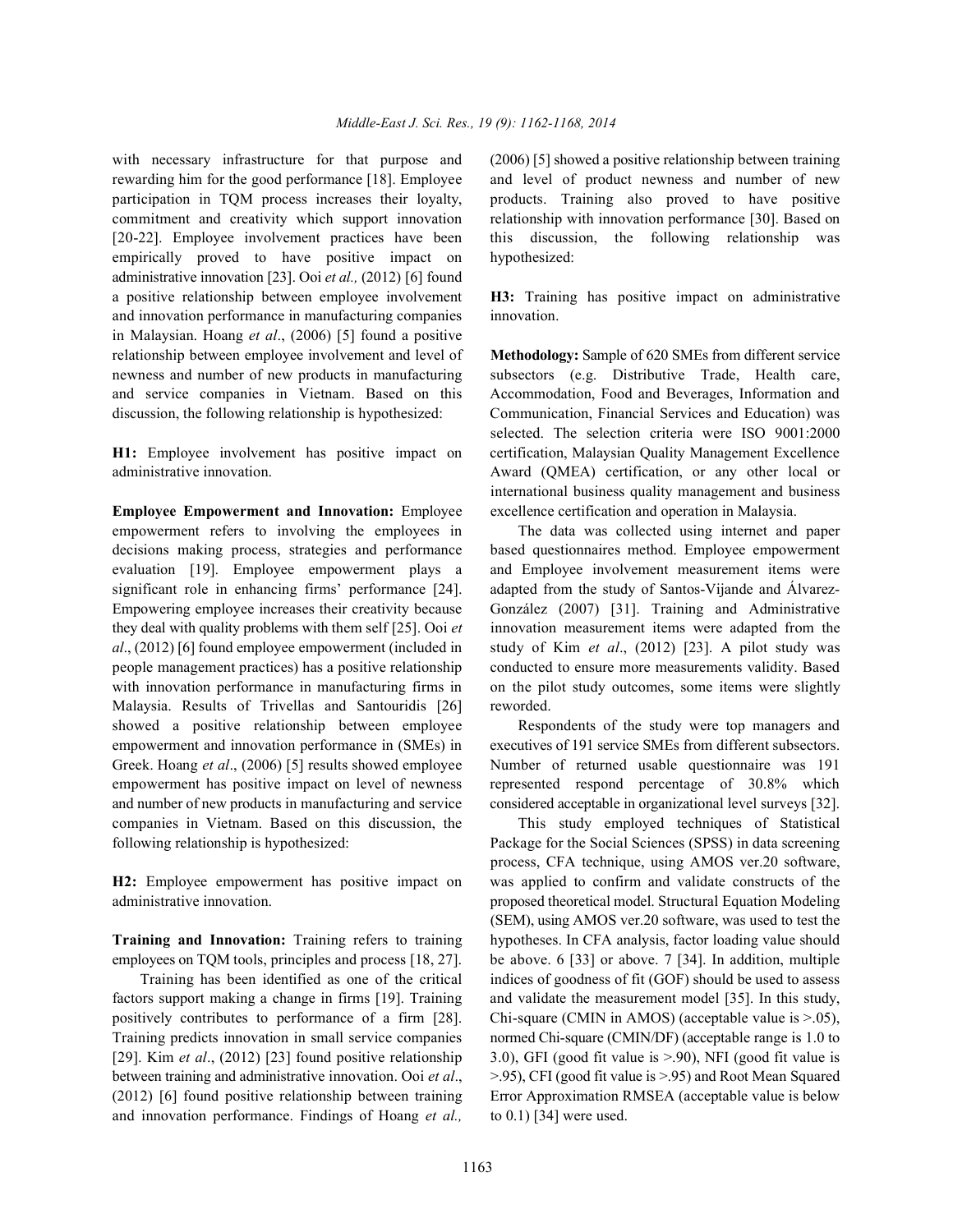# **RESULTS AND DISCUSSIONS**

**Respondents' Characteristics:** Table 1 shows characteristics of the respondents of the 191 valid questionnaires used in this study. Distributive trade, food and beverage and accommodation subsectors are the higher numbers of respondents (99, 55 and 18) respectively).

**Measurement CFA Model:** Figure 1 shows the measurement model for the four constructs under investigation namely Employee involvement (EI) Employee empowerment (EE), Training (TR) and administrative innovation (AD). After applying modifications indices given by AMOS, all factors loading were above. 7 except the item TR5 loaded. 69. GOF indices showed acceptable values:  $CMIN = 187.766$  CMIN/DF = 1.174, GFI = . 921, NFI = . 968, CFI = . 995, RMSEA = . 029). Besides GOF indices, values to be considered in the measurement model using CFA in SEM are the Standardized Factors Regression Weights (factor loading), factor loading >.7 is good. Thus, the measurement assumed valid for further analysis.

**Assessing Constructs Validities in the Measurement Model:** Construct validity is assessed through assessing, convergent validity, multicollinearity (nomological validity) and discriminant validity (unidimensionality) [34- 36]. Convergent validity of a construct achieved when AVE value is greater than. 5 and CR value is greater than. 7 [34]. Constructs AVEs show in table 2 are ranged between. 59 and 92. Values of CR are in the same table ranged between. 88 and. 98. Thus convergent validity assumed to be achieved.

| Table 1: Respondents characteristics Profile |  |  |
|----------------------------------------------|--|--|
|----------------------------------------------|--|--|

| Subsector                                        | Number         |
|--------------------------------------------------|----------------|
| Distributive trade                               | 99             |
| Food and beverage                                | 55             |
| Accommodation                                    | 18             |
| Education and training                           | 5              |
| Transport and storage                            | 4              |
| Financial service                                | 3              |
| Health and social work                           | 3              |
| Information and Communication                    | $\mathfrak{2}$ |
| Business service                                 |                |
| Construction, Architectural and related services | 1              |
| Total                                            | 191            |



Fig. 1: Measurement CFA model

Multicollinearity does not exist when all correlations between constructs below. 85 [37]. Correlation matrix shows in table 2 ranged between. 06 and. 17. Thus, no multicollinearity exists between the constructs.

Discriminant validity is assessed through comparing the Squared Interconstructs Correlation estimates (SIC) with the AVE of the construct [34]. AVE of the constructs should be larger than their corresponded SIC with the other factors. Table 3 presents the SIC of the three constructs. As it seen in the table 3 there is no SIC value bigger than its corresponded AVE. Thus, discriminant validity assumed to be achieved.

**Hypotheses Testing:** Figure 2 shows a SEM model developed from the measurement model to test the hypotheses. Comparing GOF indices between SEM model and CFA shows no difference. Therefore, SEM constructs validities assumed to be achieved. Two of the three hypothesized relationships were supported. Table 4 shows significant paths between EI and AD and significant path between TR and AD (Critical Ratio = 2.607 and-2.407 respectively). While the hypothesized relationship between EE and AD was not supported.

Discriminant validity is assessed through comparing the Squared Interconstructs Correlation estimates (SIC) with the AVE of the construct [34]. AVE of the constructs should be larger than their corresponded SIC with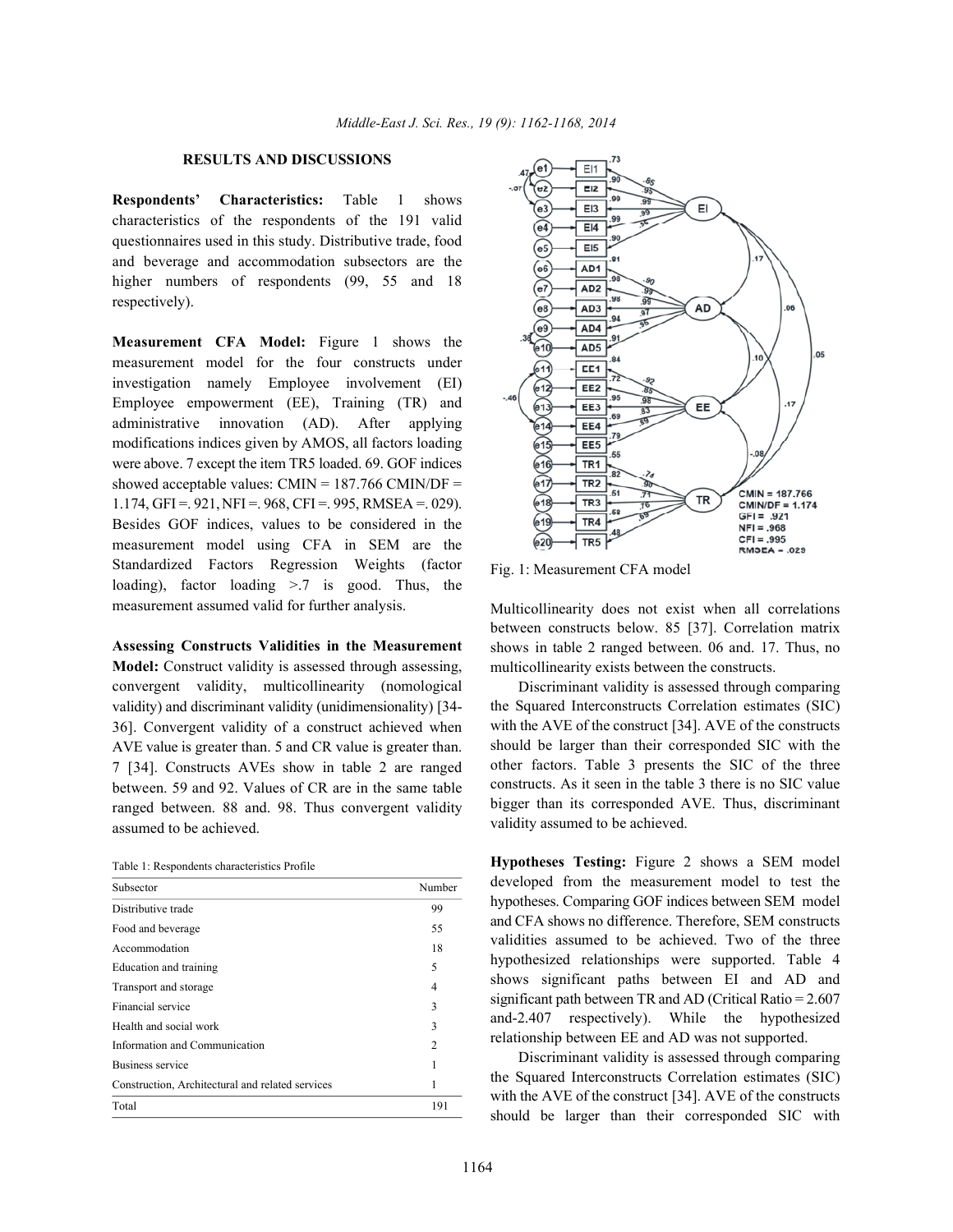Table 2: Convergent validity, construct reliability and multicollinearity assessment

|           |           | <u>assessment</u> |         |      |         |      |  |
|-----------|-----------|-------------------|---------|------|---------|------|--|
|           | <b>CR</b> | <b>AVE</b>        | EE      | ΕI   | AD      | TR   |  |
| EE        | 0.95      | 0.80              | 0.89    |      |         |      |  |
| ΕI        | 0.98      | 0.90              | 0.06    | 0.95 |         |      |  |
| AD        | 0.98      | 0.92              | 0.10    | 0.17 | 0.96    |      |  |
| <b>TR</b> | 0.88      | 0.59              | $-0.09$ | 0.05 | $-0.17$ | 0.77 |  |
|           |           |                   |         |      |         |      |  |

Table 3: Discriminant validity assessment

|           | <b>CR</b> | <b>AVE</b> | EE   | EI   | AD   | TR   |
|-----------|-----------|------------|------|------|------|------|
| EE        | 0.95      | 0.80       | 0.89 |      |      |      |
| ΕI        | 0.98      | 0.90       | 0.00 | 0.95 |      |      |
| AD        | 0.98      | 0.92       | 0.01 | 0.03 | 0.96 |      |
| <b>TR</b> | 0.88      | 0.59       | 0.01 | 0.00 | 0.03 | 0.77 |
|           |           |            |      |      |      |      |

Table 2: Convergent validity, construct reliability and multicollinearity

|           | assessment |            |         |      |         |      |
|-----------|------------|------------|---------|------|---------|------|
|           | <b>CR</b>  | <b>AVE</b> | EE      | EI   | AD      | TR   |
| EE        | 0.95       | 0.80       | 0.89    |      |         |      |
| ΕI        | 0.98       | 0.90       | 0.06    | 0.95 |         |      |
| AD        | 0.98       | 0.92       | 0.10    | 0.17 | 0.96    |      |
| <b>TR</b> | 0.88       | 0.59       | $-0.09$ | 0.05 | $-0.17$ | 0.77 |

Table 3: Discriminant validity assessment

| CR.               | EE<br><b>AVE</b> |      |      |      |
|-------------------|------------------|------|------|------|
|                   |                  | EI   | AD   | TR   |
| EE<br>0.95        | 0.89<br>0.80     |      |      |      |
| ΕI<br>0.98        | 0.90<br>0.00     | 0.95 |      |      |
| AD<br>0.98        | 0.92<br>0.01     | 0.03 | 0.96 |      |
| <b>TR</b><br>0.88 | 0.59<br>0.01     | 0.00 | 0.03 | 0.77 |

Table 4: Hypotheses testing

| Relationship | C.R.          |     | Hypotheses |          |               |
|--------------|---------------|-----|------------|----------|---------------|
| ΕI           | $\rightarrow$ | AD  | 2.607      | $.009**$ | Supported     |
| EE           | $\rightarrow$ | AD. | 1.065      | .287     | Not Supported |
| <b>TR</b>    | $\rightarrow$ | AD  | $-2.407$   | $.016*$  | Supported     |

*\*\*P-value* < 0.01 *\*P-value <* 0.05 (two tailed)

the other factors. Table 3 presents the SIC of the three constructs. As it seen in the table 3 there is no SIC value bigger than its corresponded AVE. Thus, discriminant validity assumed to be achieved.

**Hypotheses Testing:** Figure 2 shows a SEM model developed from the measurement model to test the hypotheses. Comparing GOF indices between SEM model and CFA shows no difference. Therefore, SEM constructs validities assumed to be achieved. Two of the three hypothesized relationships were supported. Table 4 shows significant paths between EI and AD and significant path between TR and AD (Critical Ratio = 2.607 and-2.407 respectively). While the hypothesized relationship between EE and AD was not supported.

### **DISCUSSION**

The positive relationship between Employee involvement and administrative innovation shows in this study supported the findings of Kim *et al*., (2012) [23] and Ooi *et al*., (2012) [6]. and contradicted findings of Singh and Smith [38]. Employee involvement consists of employee participation in strategies and polices of the organizations, participation in TQM activities and voicing up opinions and suggestions. If managers in the surveyed SMEs do not consider involvement aspects no positive impact would be showed on administrative innovation. Hence, the positive relationship between employee involvement and administrative innovations implies positive and effective TQM-based employees' involvement in those surveyed SMEs. Furthermore, it implies that when SMEs managements implement TQM they do consider employee's participation and opinions.

The hypothesized relationship between Employee empowerment and innovation was rejected. In other words, results of the analysis in this study show that



Fig. 2: SEM model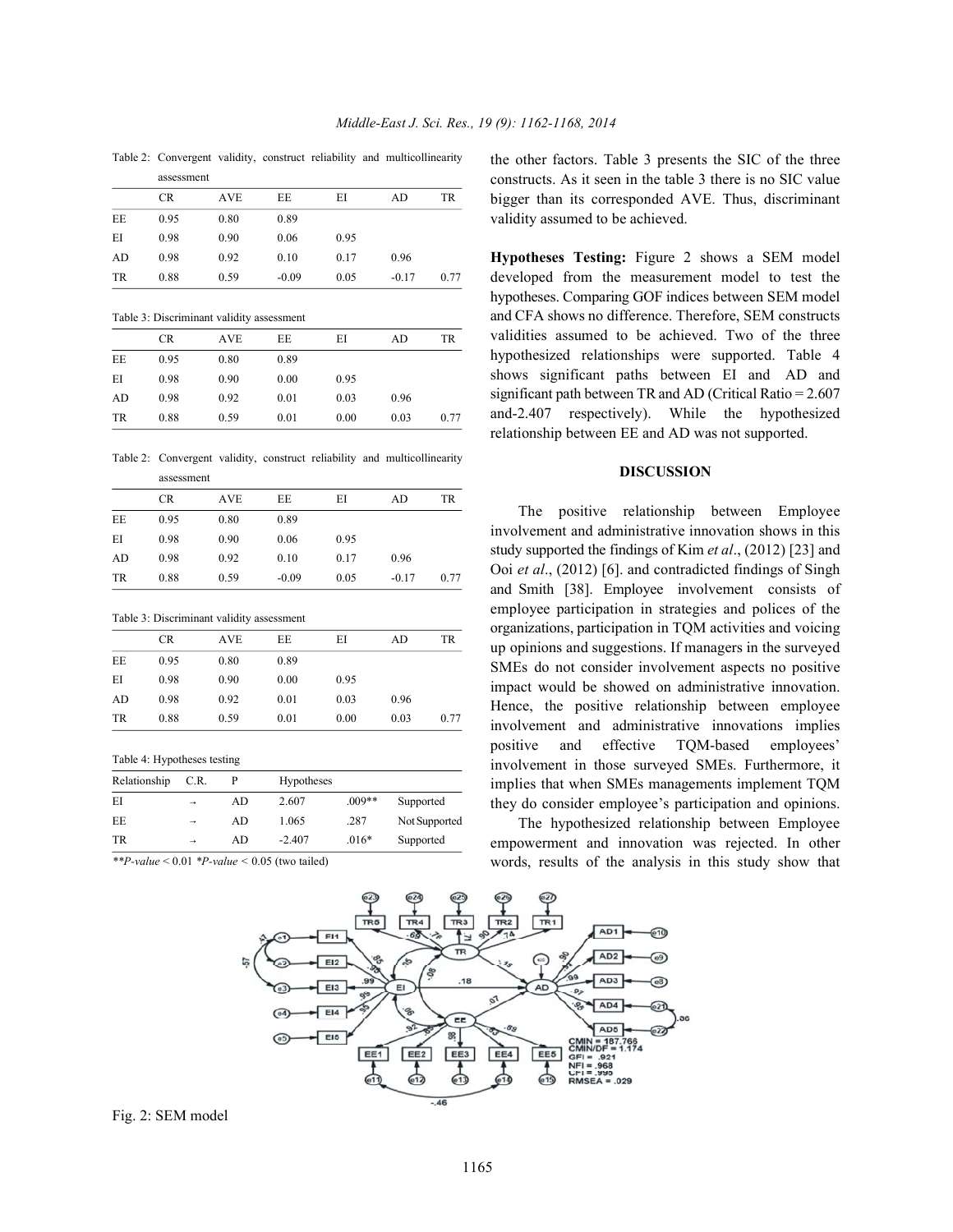administrative innovation. These finding contradicted the employee deals directly with customers and represents his findings of Kim *et al*., (2012) [23] regarding the organization) is another possible explanation of the relationship between employee empowerment and positive relationship between training and administrative administrative innovation. This finding also contradicted innovation in surveyed SMEs. Direct communication the findings of Ooi *et al*., (2012) [6] and Trivellas and between employees and customers makes the employees Santouridis [26] regarding the impact of employee observers. In this case, intentionally or unintentionally, empowerment on the innovation performance. This the employees raise complains and suggestions on behalf finding supported the findings of Singh and Smith (2004) of the customer to decision makers, that is because [38]. customers might not complain or complement directly or

Possible explanation of the absence of the positive precisely. relationship between employee empowerment and administrative innovation in the surveyed SMEs can be **Implications:** Managerial implication of the current built around the unique characteristics of service. For findings can be summarized as follow: example, intangibility of service and customers role in producing the service make the employees deal with • Managers of service SMEs should support TQM-PM unexpected customers reactions. These reactions need to make administrative innovations in their quick in time decisions that can not be made with the organizations. employees. **Managers of service SMEs need to make more effort** 

innovation, practically employees are empowered for limit TQM to positively impact their administrative missions [25, 39]. This view is totally supported through changes. For example giving their employee more the current findings. Intangibility and high dependability space and trust allow them make in time decisions. on customers limit the need for highly empowered • Training is effective strategy under TQM employee and increase the need for highly skilled implementation; managers should keep updating and employees [40, 41]. In other words, in service SMEs the enhancing training schemes. best way to empower the employee is to training them on  $\bullet$  Training is an effective empowerment tool. concepts, philosophy and process of TOM. This view is  $\bullet$  Employee involvement is good for positive supported by the current findings on the relationship administrative changes; managers can use

Another possible explanation of the absence of the which most threat of making changes. positive relationship between employee empowerment and administrative is that the surveyed SMEs do not use **CONCLUSION** effective reward systems. In other words, managers in the surveyed SMEs do not recognize and appreciate good Through analyzing data collected from managers of accomplished missions. 191 service SMEs from different service subsectors, this

administrative innovation shows in this study supported management practices (namely Employee involvement, the findings of Kim *et al*., (2012) [23] and Ooi *et al*., (2012) Employee empowerment and training) on Administrative [6]. And contradicted findings of Singh and Smith [38]. innovation in service SMEs in Malaysian. CFA technique sufficient TQM training reflects directly on the internal model (EI, EE, TR and AD). SEM was used to test the administrative process. Another possible explanation of hypotheses. Results of SEM showed Employee this positive relationship can be linked to the role of top involvement and Training have positive impact on employees (department managers, supervisors and senior administrative innovation and showed Employee executives). Top employees decide or suggest decisions empowerment has no impact. Findings of this study help on process then run and manage those decisions. managers of services SMEs to focus on the TQM-PM as Therefore, trained top employee gives outcomes in term administrative innovation resource. More, managers of administrative innovations. should keep in employee's involvement practices. They

employee empowerment has no impact on the Trained front-desk employees (or generally any

- 
- Although empowerment is theoretically connected to in empowering their employee when implementing
	-
	-
- between training and administrative innovation [42]. involvement to overcome the resistant to change

 The positive relationship between training and paper investigated the impact of TQM-based people This finding implies that providing employees with was applied to validate the four-construct measurement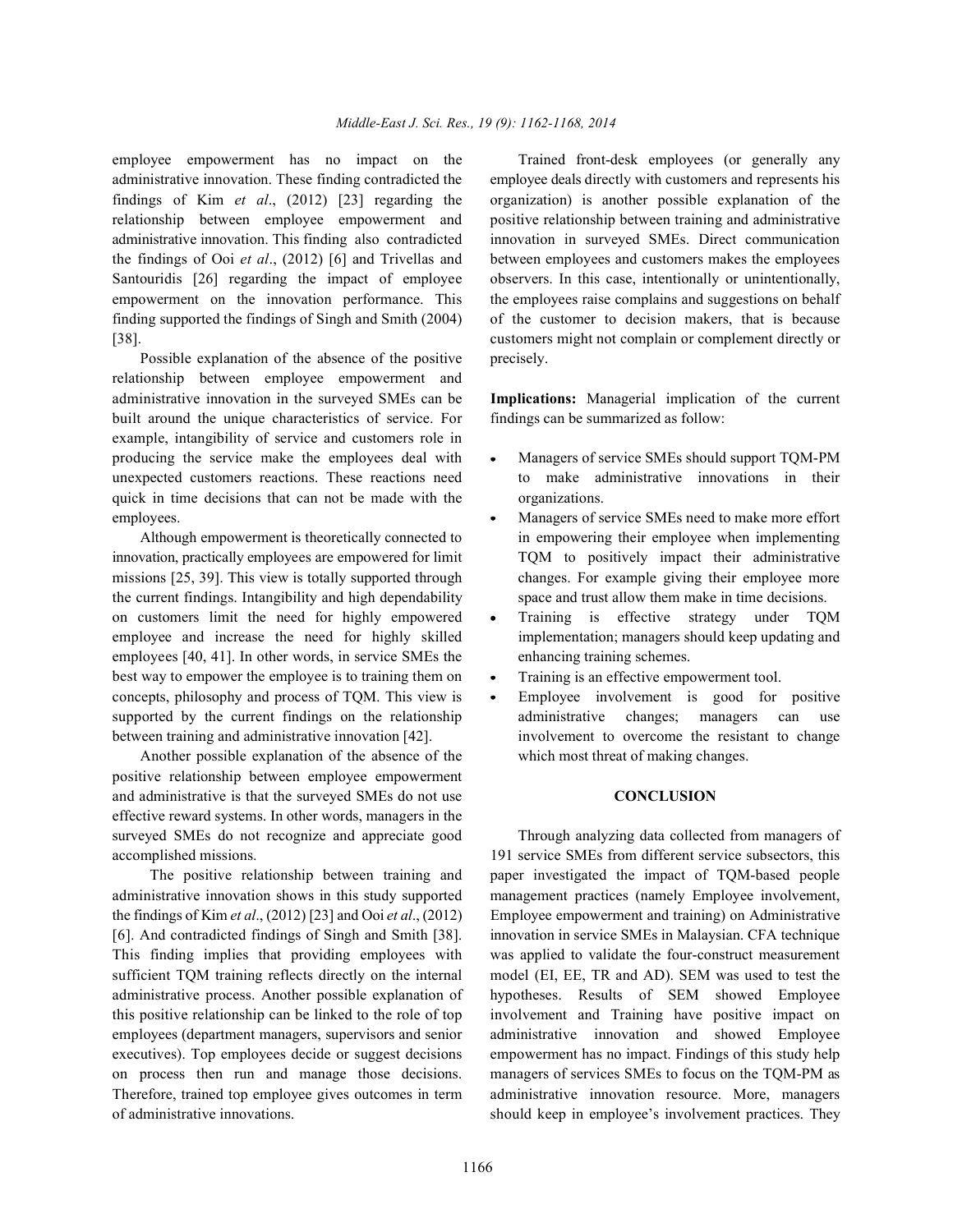Furthermore, managers can use training as an effective empowerment.

# **REFERENCES**

- 1. Rönnbäck, Å. and L. Witell, 2008. A review of empirical investigations comparing quality initiatives in manufacturing and service organizations. Managing Service Quality, 18(6): 577-593.
- 2. Sampson, S.E. and C.M. Froehle, 2006. Foundations and Implications of a Proposed Unified Services Theory. Production and Operations Management, 15(2): 329-343.
- 3. Talib, F. and Z. Rahman, 2012. Total quality management practices in manufacturing and service industries: a comparative study. Int. J. Advanced Operations Management, 4(3): 155-176.
- 4. Feng, I., *et al*., 2006. The impact of TQM practices on performance: A comparative study between Australian and Singaporean organizations. European Journal of Innovation Management, 9(3): 269-278.
- 5. Hoang, D.T., B. Igel and T. Laosirihongthong, 2006. The impact of total quality management on innovation: Findings from a developing country. International Journal of Quality and Reliability Management, 23(9): 1092-1117.
- 6. Ooi, K.B., *et al.*, 2012. Does TQM support innovation performance in Malaysia's manufacturing industry? Journal of Business Economics and Management, 13(2): 366-393.
- 7. Perdomo-Ortiz, J., J. González-Benito and J. Galende, 2009. An analysis of the relationship between total quality management-based human resource management practices and innovation. The International Journal of Human Resource Management, 20(5): 1191-1218.
- 8. Mustafa, E.M.A. and A.T. Bon, 2012. Role of top management leadership and commitment intotal quality management in service organization in Malaysia: A review and conceptual framework. Elixir Human Resource Management, 51(2012): 11029-11033.
- 9. Bon, A.T. and E.M.A. Mustafa, 2013. Impact of Total Quality Management on Innovation in Service Organizations: Literature Review and New Conceptual Framework. Procedia Engineering, 53(0): 516-529.
- need to pay more attention to employee's empowerment. 10. Zeithaml, V.A., M.J. Bitner and D.D. Gremler, 2006. Services marketing: integrating customer focus across the firm. 4 ed. Singapore: Mc-Graw hill.
	- 11. Abrunhosa, A. and P. Moura E Sá, 2008. Are TQM principles supporting innovation in the Portuguese footwear industry? Technovation, 28(4): 208-221.
	- 12. Damanpour, F., R.M. Walker and C.N. Avellaneda, 2009. Combinative Effects of Innovation Types and Organizational Performance: A Longitudinal Study of Service Organizations. Journal of Management Studies, 46(4): 650-675.
	- 13. Abernathy, W. and J. Utterback, 1978. Patterns of industrial innovation. Technology Review, 80(7): 40-47.
	- 14. Daft, R. and S. Becker, 1978. Innovation in Organizations: Innovation Adoption in School Organizations. New York: Elsevier.
	- 15. Bon, A.T., E.M.A. Mustafa and U.S. Rakiman, 2012. Total Quality Management Practices in Service Organizations in Malaysia: A Review. in International Conference of Technology Management, Business and Entrepreneurship 2012 (ICTMBE2012). Malacca: Universiti Tun Hussein Onn Malaysia.
	- 16. Saraph, J.V., P.G. Benson and R.G. Schroeder, 1989. An Instrument for Measuring the Critical Factors of Quality Management. Decision Sciences, 20(4): 810-829.
	- 17. Motwani, J., 2001. Critical factors and performance measures of TQM. The TQM Magazine, 13(4): 292-300.
	- 18. Ahire, S., D. Golhar and M. Waller, 1996. Development and Validation of TQM Implementation Constructs. Decision Sciences, 27(1): 23-56.
	- 19. Kaynak, H., 2003. The relationship between total quality management practices and their effects on firm performance. Journal of Operations Management, 21(4): 405-435.
	- 20. Abdullah, M., J. Uli and J. Tari, 2009. The relationship of performance with soft factors and quality improvement. Total Quality Management, 20: 735-748.
	- 21. Zakuan, N.M., S.M. Yusof and T. Laosirihongthong, 2008. Reflective review of relationship between Total Quality Management and organizational performance. in Management of Innovation and Technology, 2008. ICMIT 2008. 4<sup>th</sup> IEEE International Conference on.
	- 22. Lewis, W.G., K.F. Pun and T.R.M. Lalla, 2006. Exploring soft versus hard factors for TQM implementation in small and medium-sized enterprises. International Journal of Productivity and Performance Management, 55(7): 539-554.